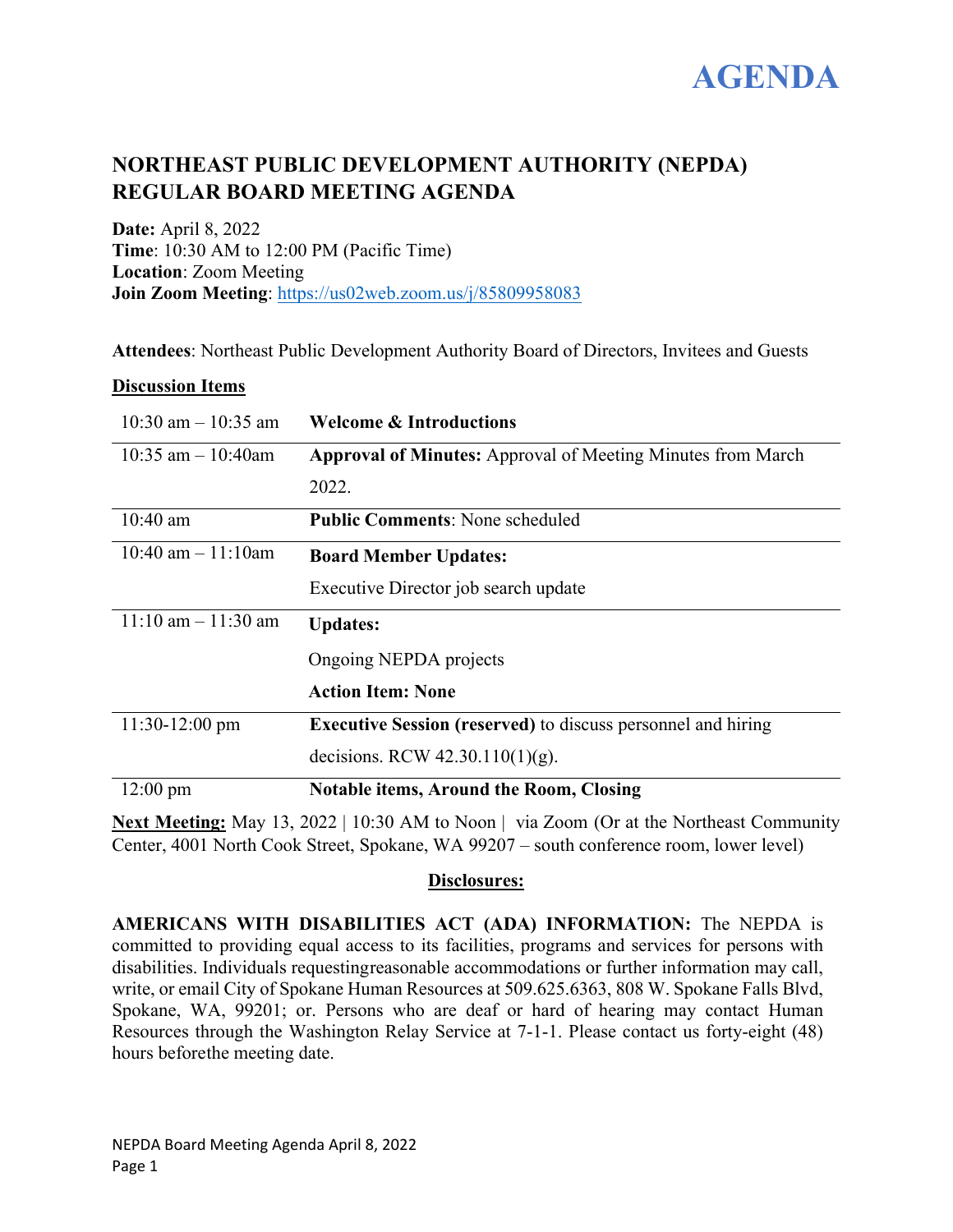

# **Executive Session**:

An Executive Session may be called during the meeting. The purpose must be announced and is limited by RCW 42.30.110. Examples include: (1) to discuss with legal counsel litigation, potential litigation and/or legal risks (RCW 42.30.110(1)(i)); (2) to consider the acquisition of real estate by lease or purchase when public knowledge regarding such consideration would cause a likelihood of increased price (RCW 42.30.110(1)(b)); and (3) to consider the minimum price at which real estate will be offered for sale or lease when public knowledge regarding such consideration would cause a likelihood of decreased price (final action selling or leasing public property shall be taken in a meeting open to the public)(RCW 42.30.110(1)(c)).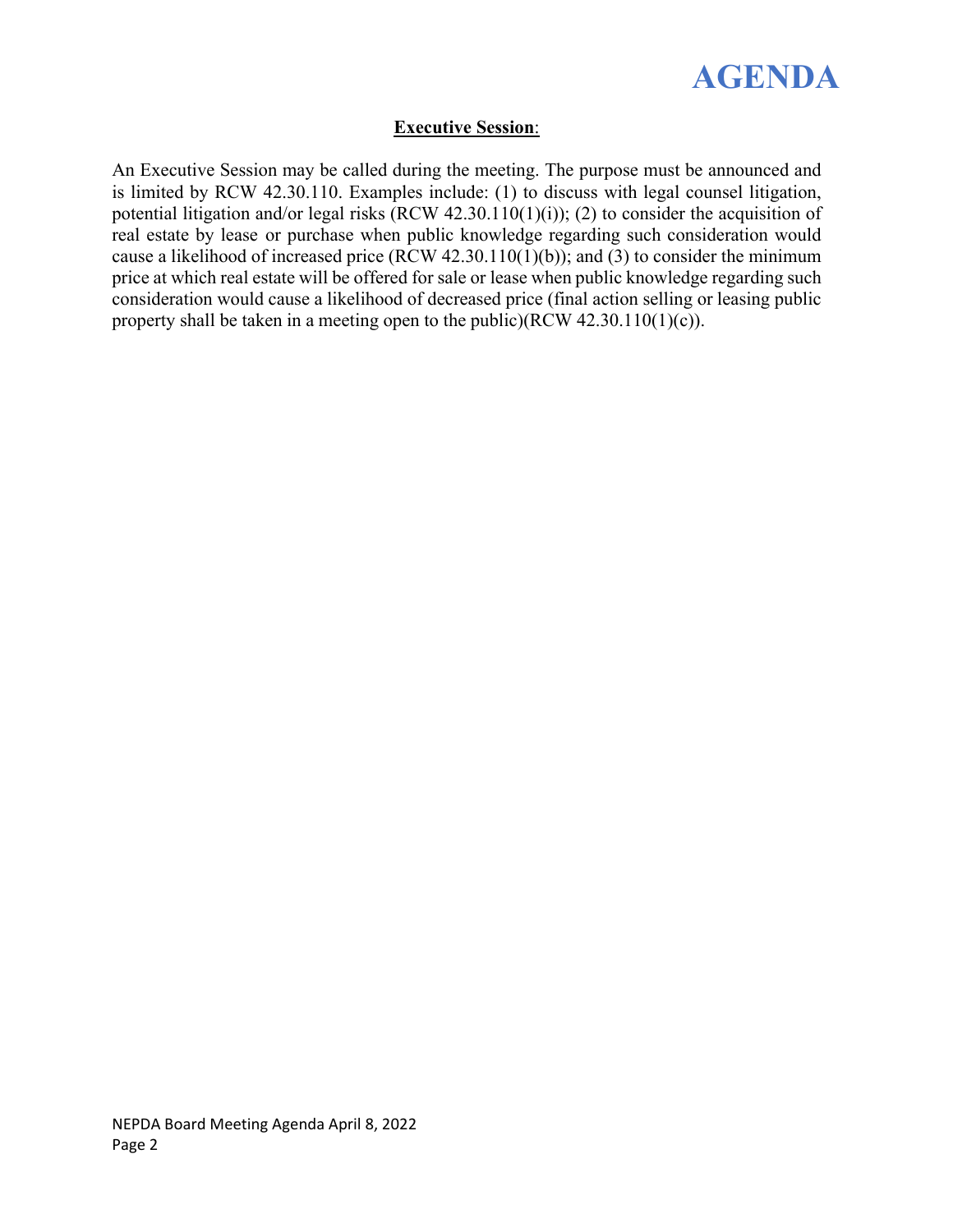#### **NORTHEAST PUBLIC DEVELOPMENT AUTHORITY**

Date: March 11, 2022 Meeting Time: 10:30 A.M. Location: Board Members and Public attendance via Zoom

#### **Attendees:**

Board Members present – Josh Kerns, Scott Simmons, Cheryl Stewart, Marlene Feist, and Cindy Chipman.

Board Members absent – Michael Cathcart and Jordan Tampien

Staff – Megan Clark, Legal Counsel

Guests – Sueann Henkel, Steve McDonald, Collin Tracy, Ron Valencia, and Shae Blackwell.

#### **Welcome and Introductions:**

Chair Josh Kerns called the meeting to order at 10:36 A.M. A quorum was present.

#### **Approval of Minutes:**

A motion was made by Marlene Feist to approve the February 11, 2022 Minutes. The motion was seconded by Josh Kerns. The motion passed unanimously.

#### **Executive Director Recruiting Update:**

Scott Simmons provided an update on the Executive Director job search. Executive Director job search currently posted on Greater Spokane, Inc. (GSI), Ignite Northwest, ZipRecruiter and Indeed. Currently candidates are applying through Indeed the most, but not many from the other sites. It costs \$16.00 per day to post the job on ZipRecruiter.

Sueann Herkel suggested removing the posting from ZipRecruiter and keeping it on Indeed, which is \$14.00 per day with extra costs for enhancements of the posting. Currently there have been 84 applicants through Indeed. Two applicants have come through ZipRecruiter. General discussion of filtering through applicants, and setting up a screening panel of Board members.

Volunteers for the screening panel include Steve McDonald, Michael Cathcart, Marlene Feist, and Scott Simmons. Sueann Herkel will remain the point of contact for email communication regarding the job search.

A motion was made by Scott Simmons to establish and designate members of the screening panel for the purpose of finding potential interviewees for the Executive Director position. The motion was seconded by Cindy Chipman. The motion passed unanimously.